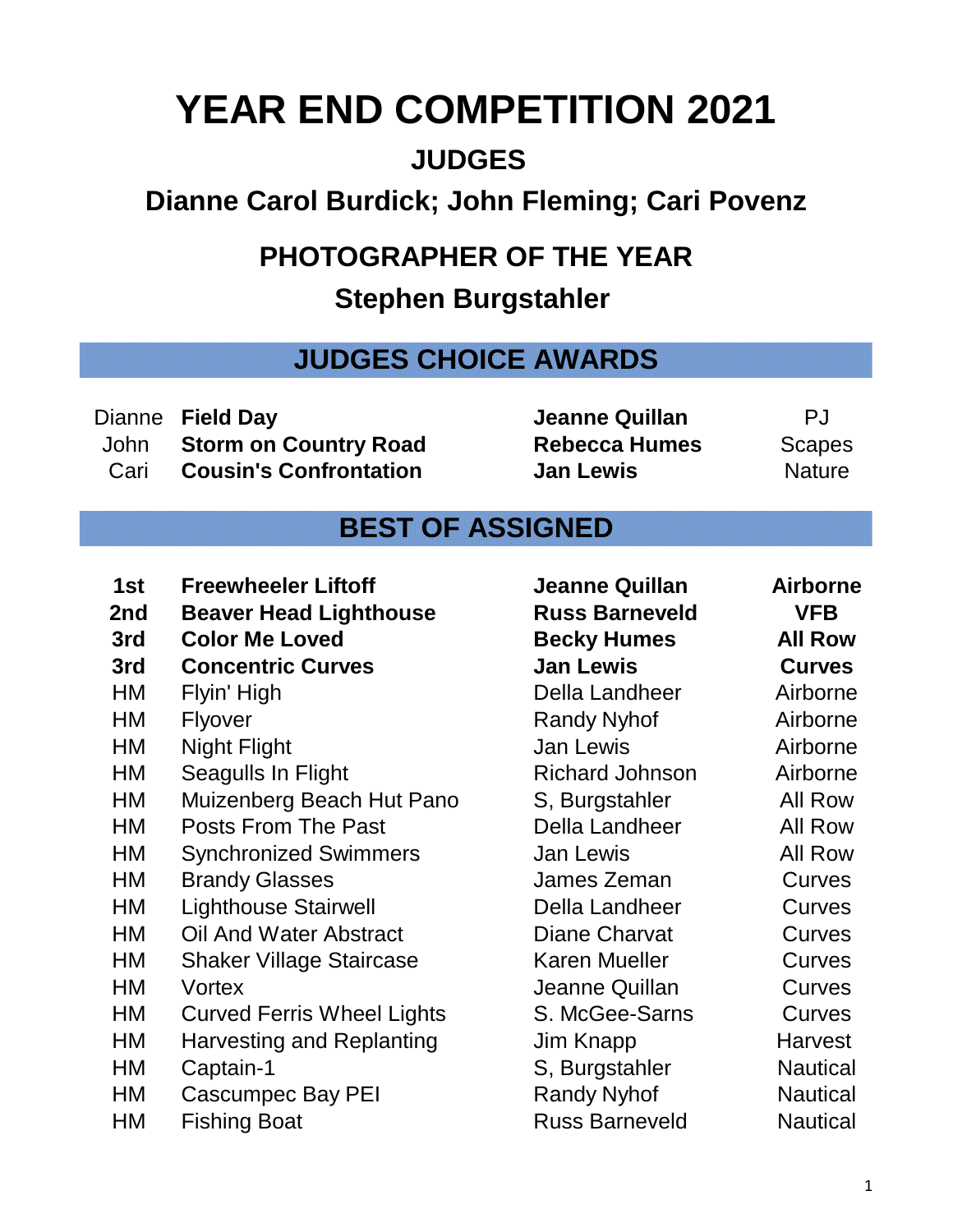- HM High And Dry **Richard Coombs** Nautical HM High Water In Fishtown **James Zeman** Nautical HM Sunset On The Kiel Canal Della Landheer Nautical HM Cold Creek Larry Heydenburg Rivers HM Foggy Morn at Riverside Park Becky Humes Rivers HM Glacial Fed Braided Rivers Jan Lewis Clacial Fed Braided Rivers HM Grand Morning **Mike Bergeon** Rivers HM St. Mary's River Dock Russ Barneveld Rivers HM Winter Tranquility **Larry Howard** Rivers HM Mercedes Steve Port Vehicles HM Route 66 Richard Johnson Vehicles HM Vintage Tractor **Randy Nyhof** Vehicles HM Arct Of Visconti Triptych Evie Carrier VFB HM Dawn Down Under Same Quillan Aleanne Quillan VFB HM Into The Wild Blue Yonder Jack Eichner VFB
- **CREATIVE CLASS A**
	- **1st Light And Shadow 01 Michael Koole**
	- **2nd Alien Eyeball Jim Shearer Jr.**
	- **3rd Time In A Bottle Richard Coombs**
	- HM Base Fiddel Mike Mueller
	- HM Bicycle In Space Richard Coombs
	- HM Having Time To Burn Richard Coombs
	- HM I'm The Boss Larry Howard
	- HM Waiting For Doctor Larry Howard

#### **CREATIVE — STAR CLASS**

- **1st Moonlit Tree Russ Barneveld**
- **2nd Celestial Beauty Becky Humes**
- **3rd Out Of This World Diane Charvat**
- HM Dancing Orchids Diane Charvat
- **HM** Fear Not **Existence** Evie Carrier
- HM Gathering Nectar **Diane Charvat**
- HM Mackinaw Boat **Evie Carrier**
- HM Seeing Double Becky Humes
-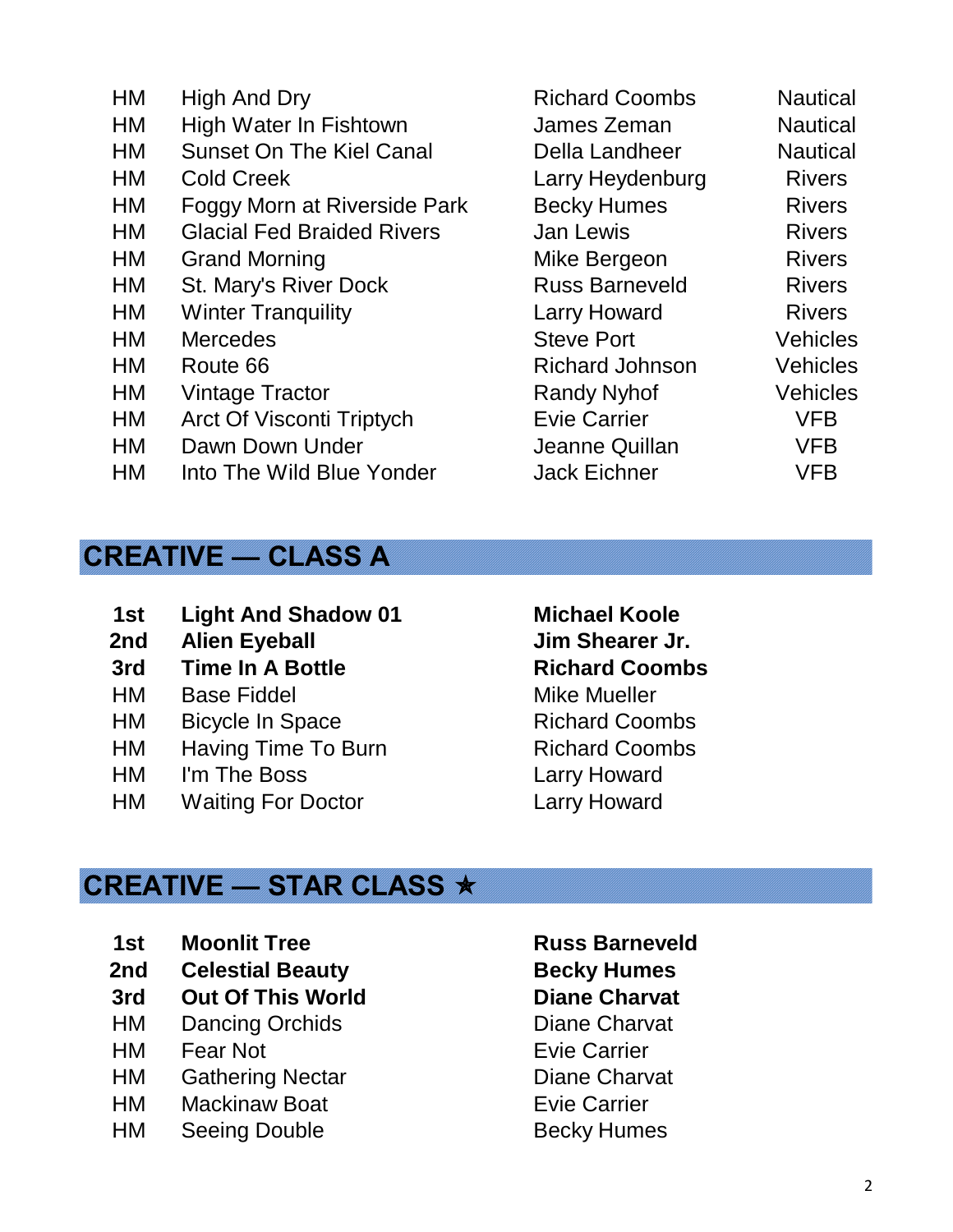HM The Voyage Russ Barneveld

#### **PHOTOJOURNALISM — CLASS A**

- **1st The Finish Line <b>Kathy Kendall**
- **2nd John's First Look**
- **3rd Brothers Having Fun Jim Shearer Jr.**
- HM Back Hand Shot **James Zeman**
- HM Bridal Party Gift S. McGee-Sarns
- HM Diving In Style S. McGee-Sarns
- HM Emelia Feature Twirler S. McGee-Sarns
- HM Remains Of Wild Fire OR Kathy Kendall
- HM Street Wares Ned Hughes
- HM Women Hnd Painting Bowls Kathy Kendall

**Shealyn McGee-Sarns**

## **PHOTOJOURNALISM — STAR CLASS**

- **1st Field Day Jeanne Quillan**
- **2nd Jamming The Brakes Jan Lewis**
- **3rd Displaced Becky Humes**
- HM 4H Dilemma Jeanne Quillan
- HM Chalk Art Festival **Jan Lewis**
- HM Chinese Street Food Jim Knapp
- 
- HM This Is Gonna Hurt **Information** Jan Lewis

## **MONOCHROME — CLASS A**

- **1st Down A Lazy River Richard Coombs**
- **2nd Ring On Korean Shoe**
- **3rd Great Grill Diane Durand**
- HM Apache Hellfr Missile Launcher Larry Howard
- HM Natural Patterns And Curves Richard Coombs
- HM Night On The River **Michael Koole**
- HM Yesterday's High Tech Richard Coombs

HM Maties-1 Stephen Burgstahler

**Shealyn McGee-Sarns**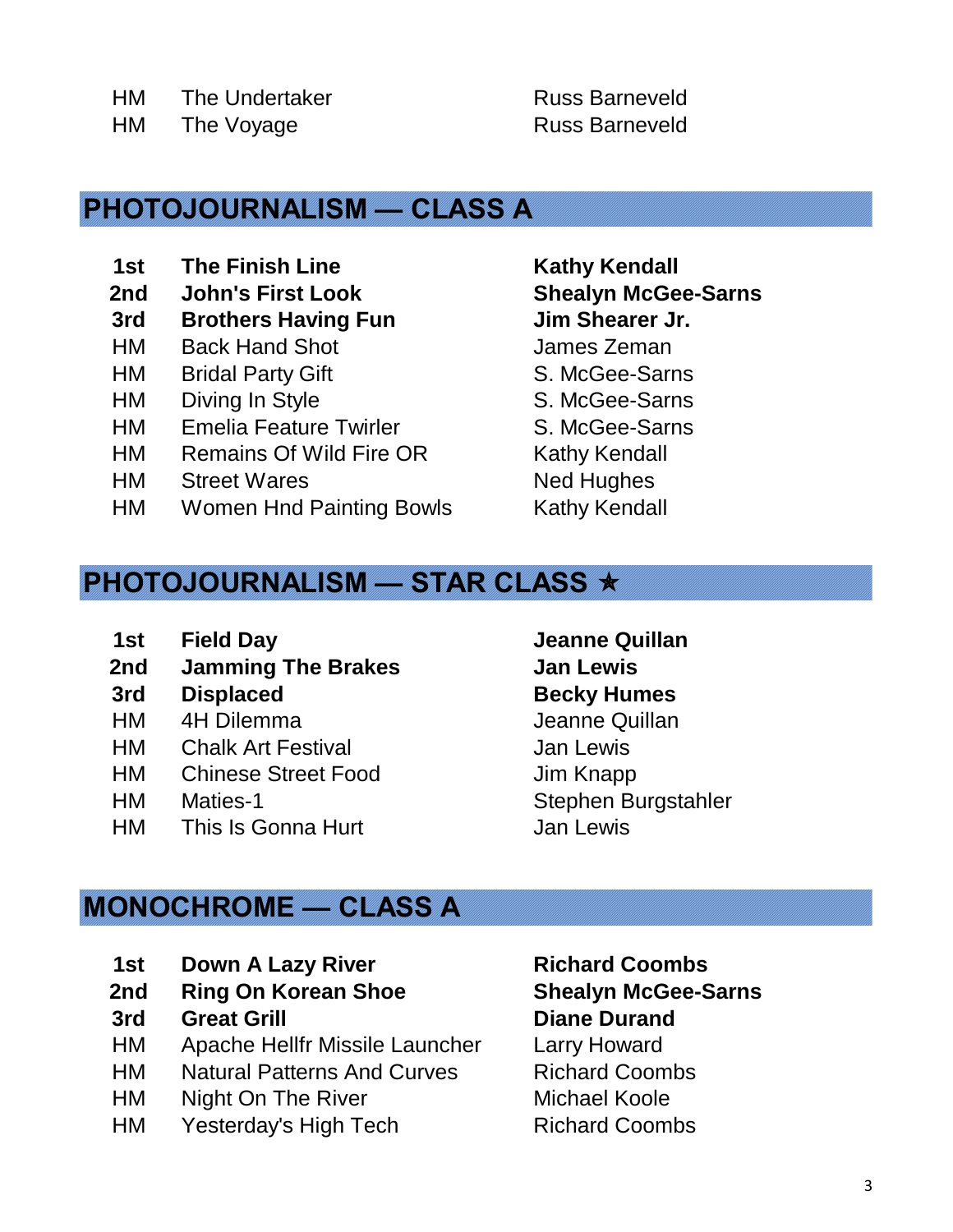## **MONOCHROME — STAR CLASS**

- **1st First Communion Becky Humes**
- **2nd Lost Lake Canoes Randy Nyhof**
- **3rd To Grandma's House We Go Jan Lewis**
- HM Casa Mila Steve Port
- HM Fill Her Up Please Stephen Burgstahler
- HM Half Past Autumn Randy Nyhof
- HM Head In The Clouds Steve Port
- HM Hopkins Storm Russ Barneveld
- HM Music Man Jan Lewis
- HM Welcome To The Shore **Shore** Jeanne Quillan

#### **NATURE — CLASS A**

- **1st Resting Bee James Zeman**
- **2nd Twisted Pose Jim Shearer Jr.**
- 
- HM Buck Creek Fawn Larry Howard
- HM Chipmunk Snacking On Seed James Zeman
- HM Columbine Temperance River Steve Mueller
- HM Elk In Fog Diane Durand
- HM Grasshopper Pair Steve Mueller
- 
- HM Milkweed Michael Koole
- HM Owl On Branch Don Schmuker
- HM Sunset Beach Seascape Richard Coombs
- HM Too Close For Comfort Kathy Kendall

**3rd Glacier Maddur Badarinath**

HM Kestrel Don Schmuker

#### **NATURE — STAR CLASS**

- **1st Cousins Confrontation Jan Lewis**
- 
- **3rd Leaves With Water Drops Randy Nyhof**
- HM A Small Life **Diane Charvat**

**2nd I'll Bee Back Stephen Burgstahler**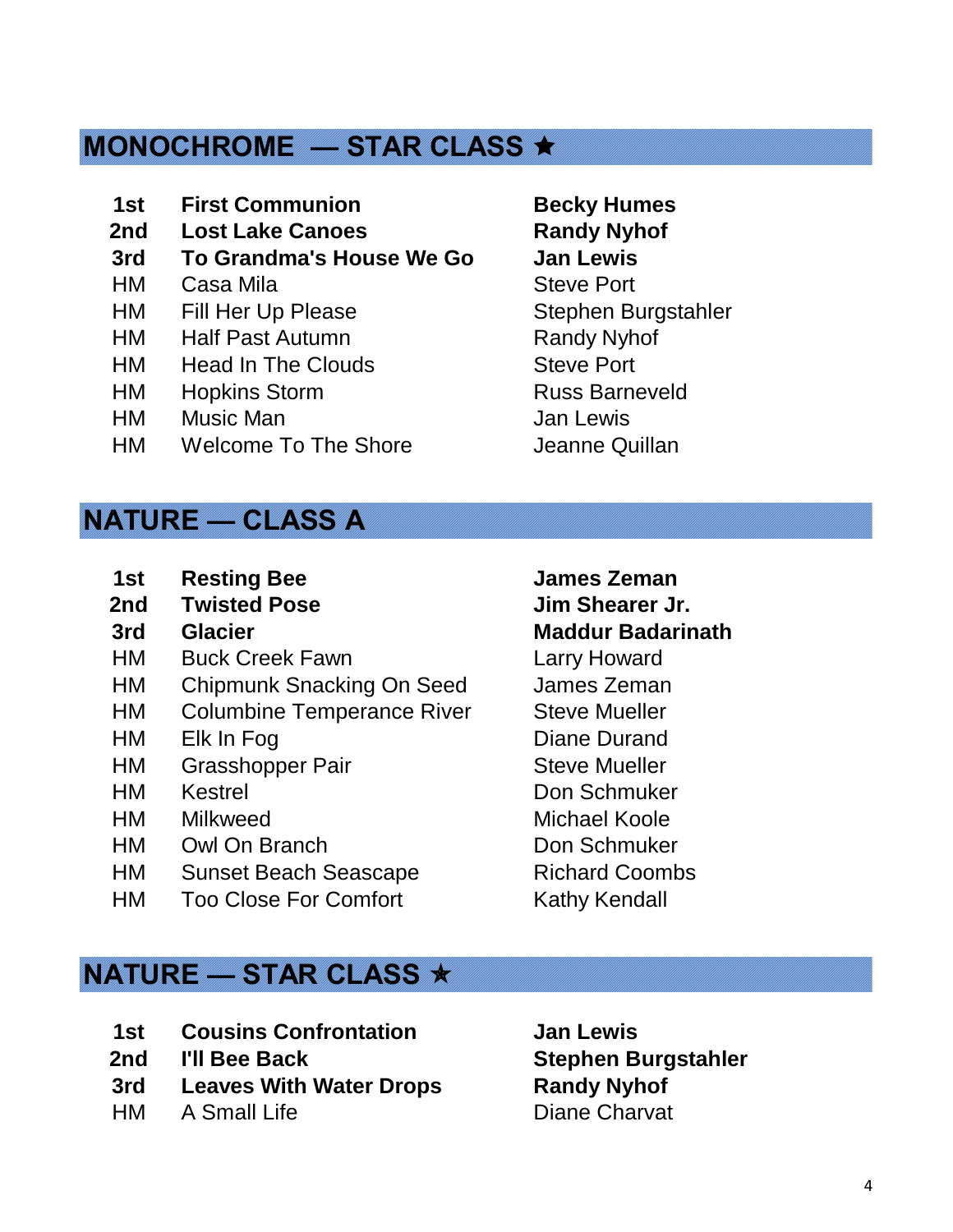- HM Against All Odds Becky Humes
- HM Antelope Canyon 2 Jim Knapp
- 
- HM Backlit Beauty Stephen Burgstahler
- HM Beauty and the Beak S. Burgstahler
- HM Coy Cardinal Controller Cover Cardinal Cover Cardinal Countries Cover Countries Countries Countries Countries
- HM Found Treasure Steve Port
- HM Halloween Pennant Beauty Diane Charvat
- HM Hermit Thrush Mating Display Jan Lewis
- HM Me First Mom Sand Lewis
- HM Peregrine Falcon Eating Dinner Della Landheer
- HM Roadrunners Also Fly Jan Lewis
- HM Silly Porcupine **Becky Humes**
- HM Southern Dbl Collar Sunbird 2 S. Burgstahler
- HM The Yellow Rumped Warbler Mike Bergeon
- HM Yellowstone Ram Randy Nyhof
- HM Aster **Diane Charvat**

#### **OPEN — CLASS A**

- **1st Incense**
- 
- **3rd Laundry Day Morocco Kathy Kendall**
- HM Along The Lakeshore Richard Coombs
- HM Amaryllis Flowers James Zeman
- HM Beautiful Mane
- 
- HM Bridge And Lighthouse Karen Mueller
- HM Crisp Point Light Michael Koole
- HM Gull On Rail Michael Koole
- HM Happy Days Richard Coombs
- HM Jesus Statue Larry Howard
- HM Lone Memorial Day Rose James Zeman
- HM Looking For Lunch Mike Mueller
- HM Railroad Signs Diane Durand
- HM Still Life Eggs Larry Howard
- HM Waiting For A Train Richard Johnson

## **2nd Hello Kitty Richard Johnson Shealyn McGee-Sarns**

HM Blue Bike Richard Johnson Shealyn McGee-Sarns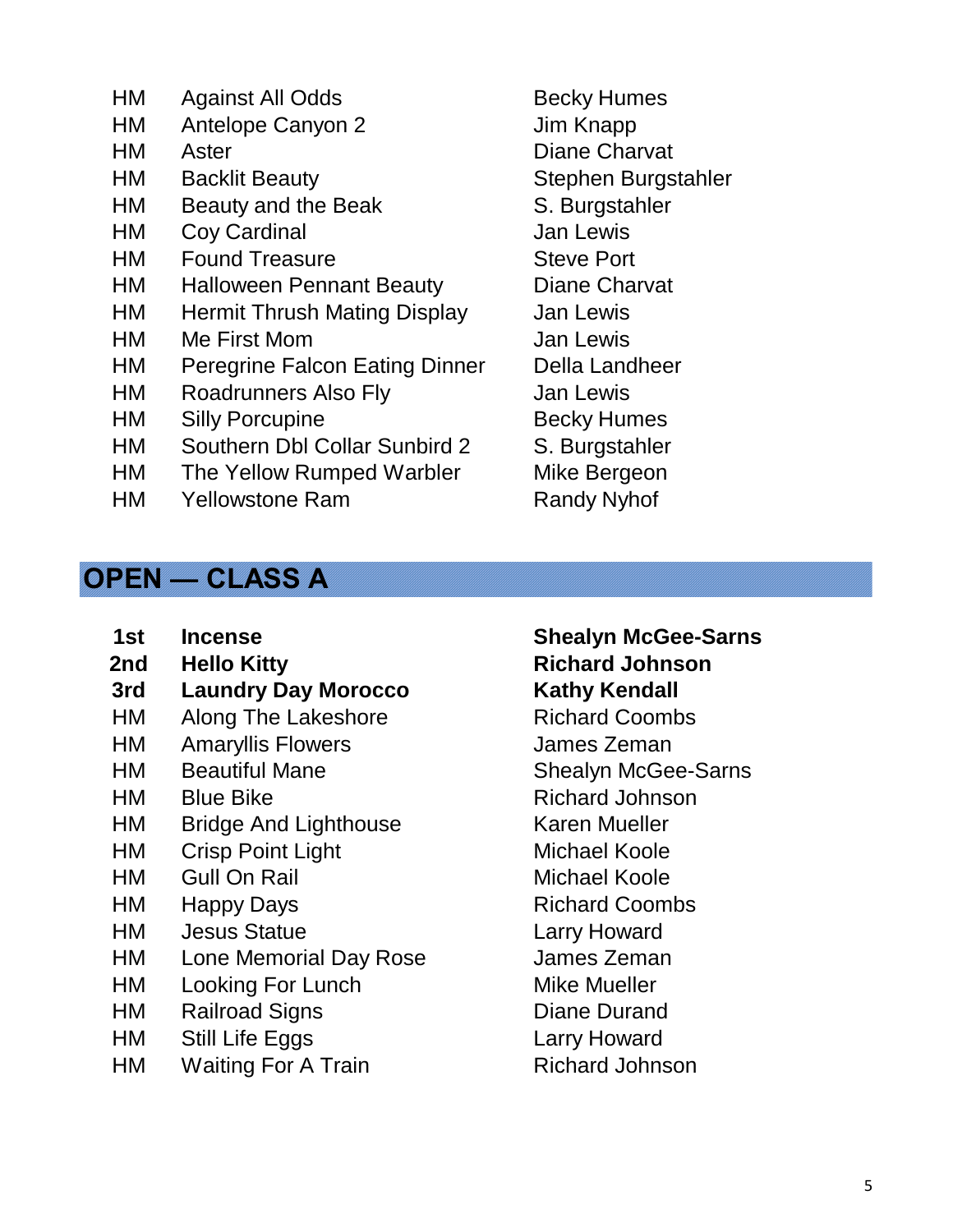#### **OPEN — STAR CLASS**

| 1st  | <b>On The Way Home</b>       |
|------|------------------------------|
| 2nd  | <b>Adams And Wabash-1</b>    |
| 3rd  | Yahoo!                       |
| HM   | <b>Chucks Roadkill Diner</b> |
| HM   | <b>Distillery</b>            |
| НM   | <b>Fall Morning Light</b>    |
| НM   | <b>Farm Scene</b>            |
| НM   | <b>Fun At The Velodrome</b>  |
| НM   | <b>Gilroy Stadium-1</b>      |
| HM   | Gulls                        |
| HM   | <b>Iconic Action</b>         |
| HM l | Iris In Watercolor           |
| HM   | <b>Landing Gear Engaged</b>  |
| НM   | <b>Lighthouse Sunset</b>     |
| НM   | <b>New Day Dawning</b>       |
| НM   | Quick Kiss Me                |
| НM   | <b>Smoking Hot Pepper</b>    |
| НM   | <b>Strand Jetty-2</b>        |
| НM   | Swamp Buggy Fun              |
| HM   | <b>The Glades</b>            |

HM Toco Toucan Jan Lewis

**Randy Nyhof 2. Burgstahler 3rd Yahoo! Della Landheer Randy Nyhof** Diane Charvat **Randy Nyhof** Russ Barneveld Jack Eichner S. Burgstahler Randy Nyhof S. Burgstahler Jan Lewis Jan Lewis Russ Barneveld **Randy Nyhof** Jack Eichner **Becky Humes** S. Burgstahler Della Landheer Evie Carrier

#### **PORTRAITURE — CLASS A**

- **1st Man In Window Richard Johnson**
- **2nd Dustin**
- **3rd Bright Eyes Mike Mueller**
- HM Blue Eyes #1 Larry Howard
- HM Dip On The Blue Bridge

# S. McGee-Sarns **Shealyn McGee-Sarns**

#### **PORTRAITURE — STAR CLASS**

- **1st Big Blue Eyes Becky Humes**
- **2nd** In Thought **Russ Barneveld**
- **3rd Selfie Sort Of Randy Nyhof**